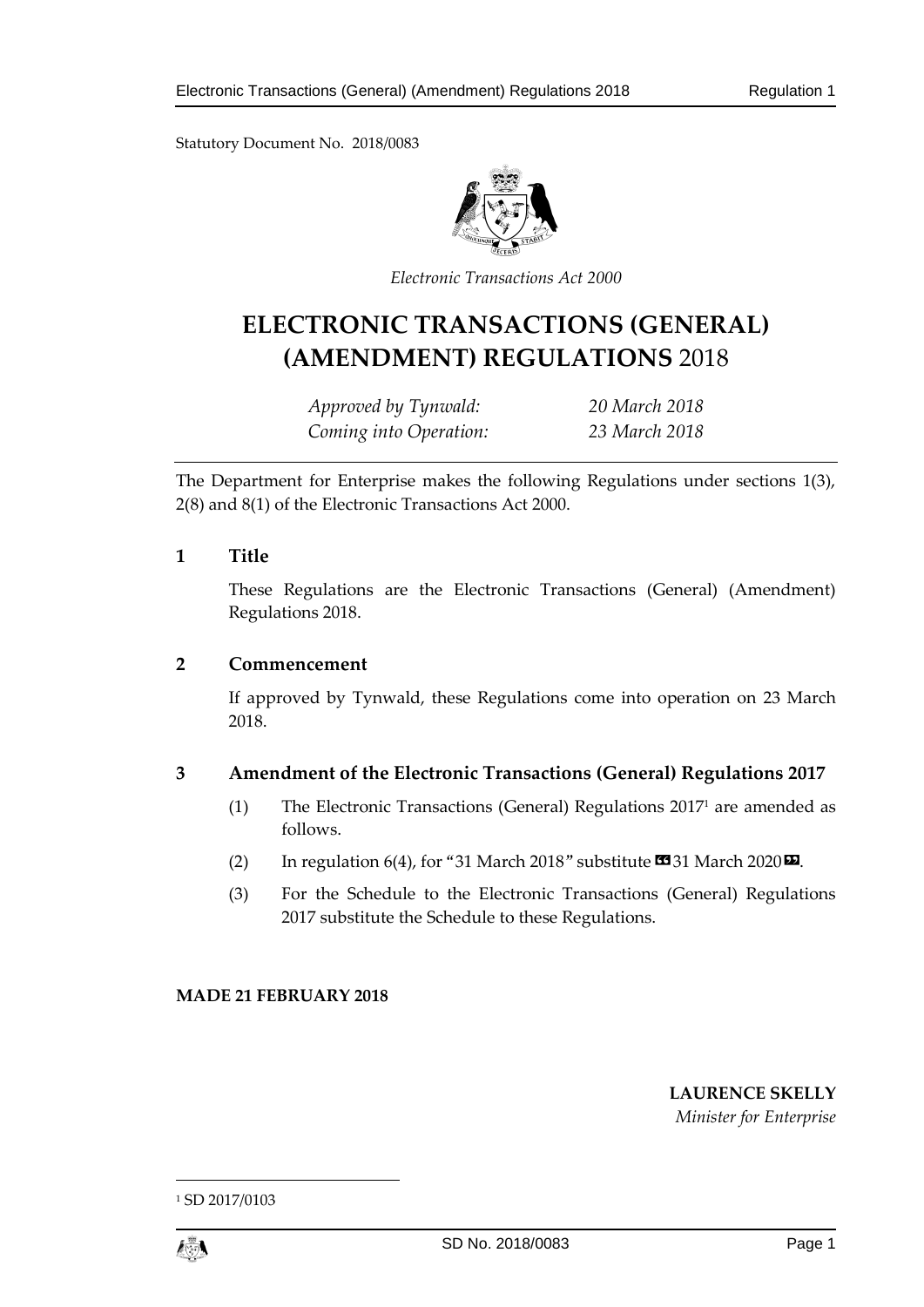## *EXPLANATORY NOTE*

## *(This note is not part of the Regulations)*

These Regulations amend the Electronic Transactions (General) Regulations 2017 so that the exemption provided for in regulation 6 ceases to have effect on 31 March 2020. It also replaces the Schedule to the Electronic Transactions (General) Regulations 2017 to make some minor amendments and updates.

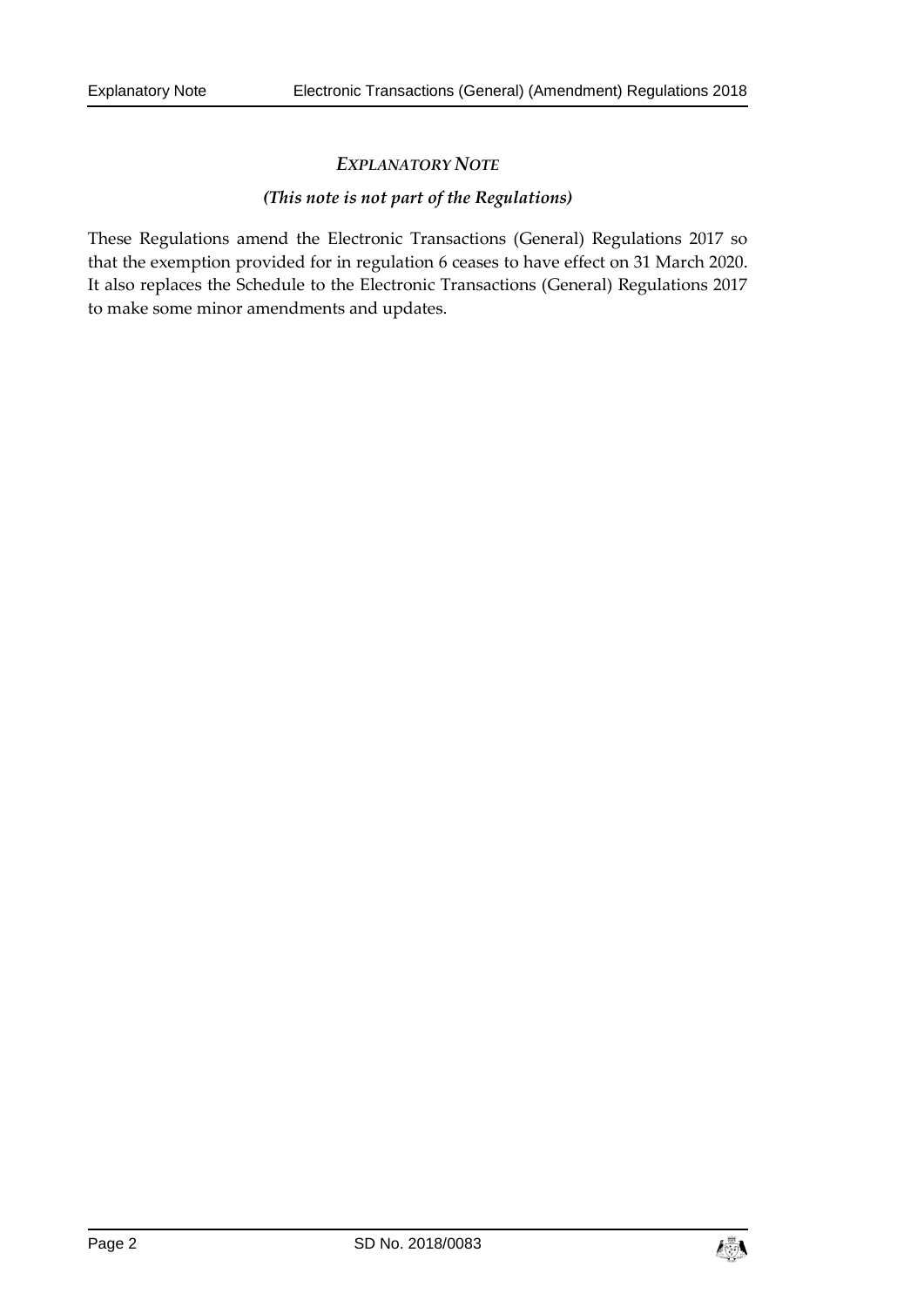## **SCHEDULE**

## [Regulation 3(3)]

## $**W**$ **SCHEDULE**

[Regulation 6(2)]

## **TRANSACTIONS EXCLUDED FROM EXEMPTION UNDER REGULATION 6**

| Exempt Body                  | Transaction                                                                                                                                                                                                |
|------------------------------|------------------------------------------------------------------------------------------------------------------------------------------------------------------------------------------------------------|
| Cabinet Office               | Requests under section 5 (right of access to personal data) of<br>the Data Protection Act 2002.                                                                                                            |
| Department for<br>Enterprise | The submission of any document required under civil<br>aviation legislation in the Isle of Man.                                                                                                            |
|                              | Submission of an application, together with associated<br>documentation, in accordance with the Control of<br>Employment Regulations 2017 <sup>2</sup> , made under the Control of<br>Employment Act 2014. |
|                              | Submission of an application, together with associated<br>documentation, and change of details notifications, under the<br>Employment Agencies Act 1975.                                                   |
|                              | Payment of any fees in respect of the Employment Agencies<br>Act 1975.                                                                                                                                     |
|                              | Documentation required by a Warranted Inspector or Officer<br>of the Department, for the purposes of -                                                                                                     |
|                              | Section 19 of the Control of Employment Act<br>a.<br>2014;                                                                                                                                                 |
|                              | b. Section 8 of the Employment Agencies Act<br>1975;                                                                                                                                                       |
|                              | <b>Employers Liability (Compulsory Insurance)</b><br>c.<br>Act 1976;                                                                                                                                       |
|                              | d. Section 20 of the Employment Act 2006;                                                                                                                                                                  |
|                              | Section 10 of the Minimum Wage Act 2001.<br>e.                                                                                                                                                             |
|                              | The submission of any document required under merchant<br>shipping legislation except the following:                                                                                                       |
|                              | a. the Merchant Shipping Registration Act 1991<br>and Regulations made under the Act;                                                                                                                      |

<sup>2</sup> SD 2017/0269

1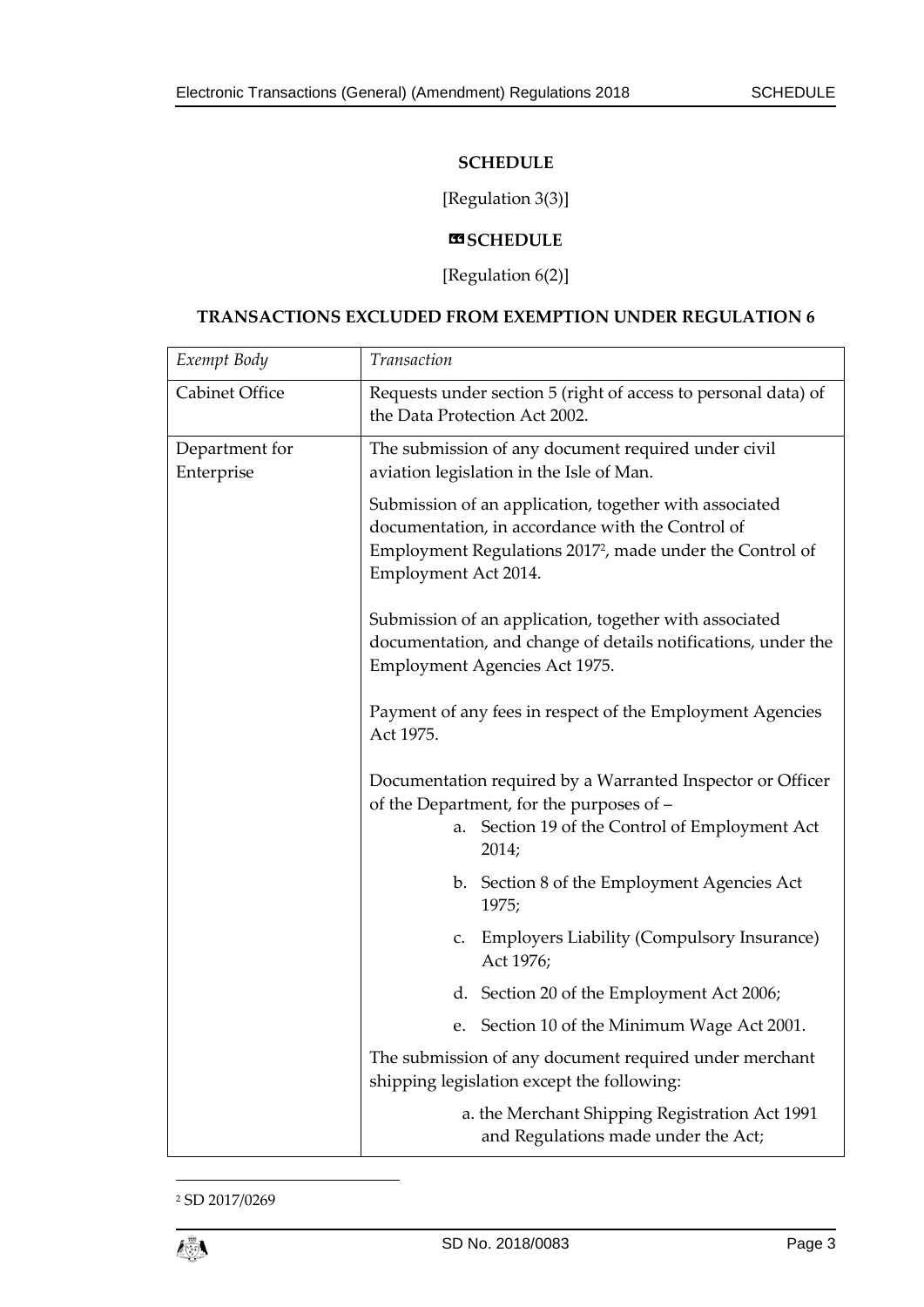|                                      | b. the Merchant Shipping (Registration) Act 1984<br>and Regulations made under the Act.                                                                |
|--------------------------------------|--------------------------------------------------------------------------------------------------------------------------------------------------------|
| Department of                        | A. Agriculture and Fisheries                                                                                                                           |
| Environment, Food<br>and Agriculture | 1. Application for a fishing licence under the Inland Fisheries<br>Regulations 2017 <sup>3</sup> .                                                     |
|                                      | 2. Application for, and issue of, a horse import licence under<br>the Equine (Importation) Order 1973.                                                 |
|                                      | <b>B.Planning and Building Control Division</b>                                                                                                        |
|                                      | 1. Appeal requests submitted under article 8(1) of the Town<br>and Country Planning (Development Procedure) (No. 2)<br>Order 2013 <sup>4</sup> .       |
|                                      | 2. Appeal requests submitted under regulation 11(1) of the<br>Town and Country Planning (Registered Buildings)<br>Regulations 2013 <sup>5</sup> .      |
|                                      | 3. Appeal requests submitted under regulation 13(1) of the<br>Town and Country Planning (Control of Advertisements)<br>Regulations 2013 <sup>6</sup> . |
|                                      | 4. Appeal requests submitted under the Town and Country<br>Planning (Permitted Development) (Telecommunications)<br>Order 2013 <sup>7</sup> .          |
|                                      | 5. Representations subsequent to preliminary publicity under<br>paragraph 2 of Schedule 1 of the Town and Country Planning<br>Act 1999.                |
|                                      | 6. Objections and representation subsequent to a notice under<br>section 45(2)(a) of the Town and Country Planning Act 1999.                           |
|                                      | 7. Objections and representation subsequent to notice under                                                                                            |

<sup>3</sup> SD 2017/0053

<sup>5</sup> SD 0432/13

-

- <sup>6</sup> SD 0434/13
- <sup>7</sup> SD 0433/13



<sup>4</sup> SD 0238/13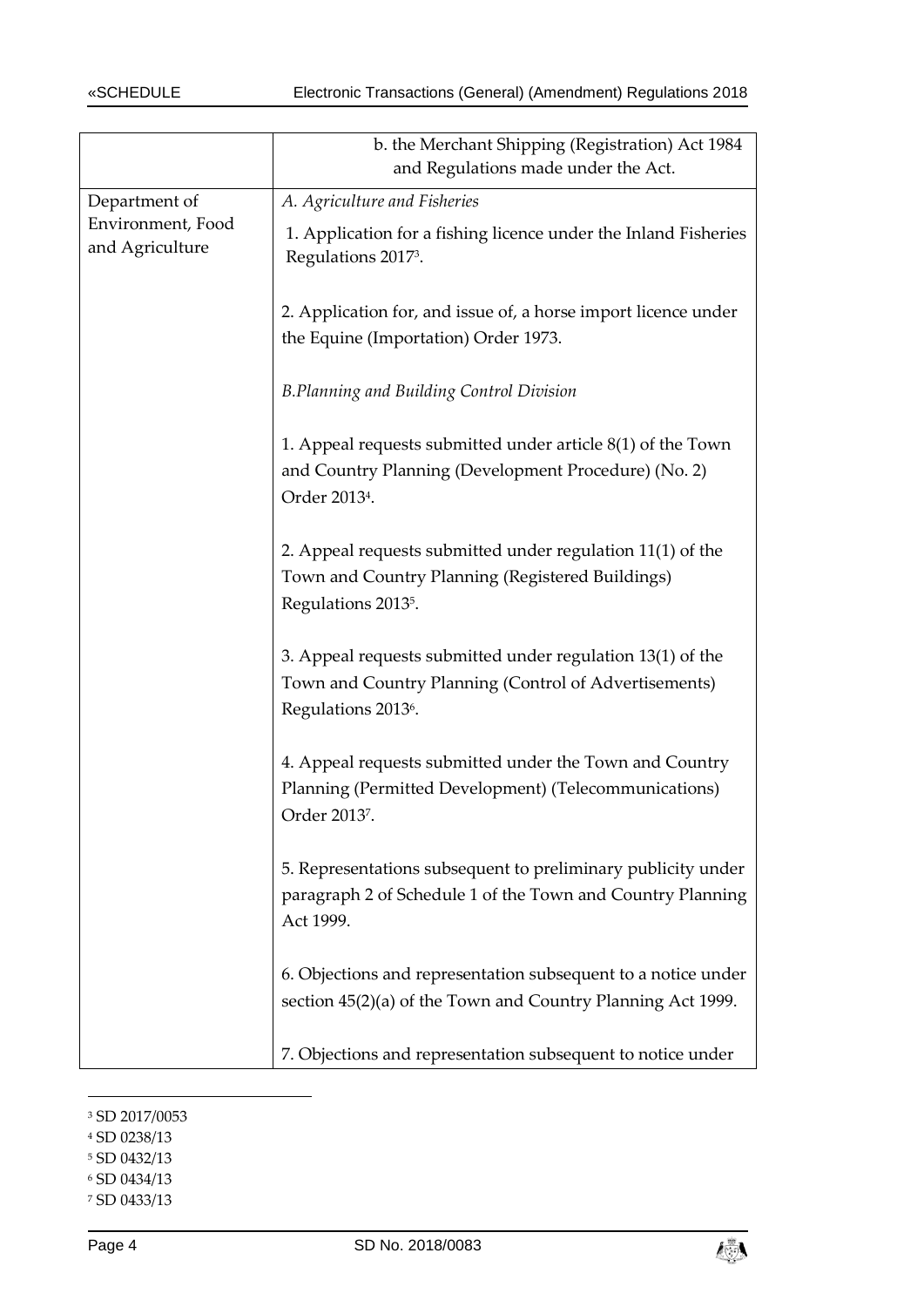| paragraph 6(2) (a) of Schedule 1 of the Town and Country<br>Planning Act 1999.<br>8. Written representations subsequent to a notice under<br>regulation 10 of the Town and Country Planning (Control of<br>Advertisements) Regulations 2013.<br>9. Written representations subsequent to a notice under<br>regulation 8 of the Town and Country Planning (Registered<br>Buildings) Regulations 2013.<br>10. Written representations subsequent to a notice under<br>article 5 of the Town and Country Planning (Development<br>Procedure) (No. 2) Order 2013 <sup>8</sup> .<br>11. The submission of forms, applications, and payment of<br>fees, if applicable, in respect of applications under:<br>a. Part 3, regulation 12 of the Building Regulations 2014 <sup>9</sup> ;<br>b. the Building Control (Approved Documents) Order<br>$2014^{10}$ ;<br>c. article 4(1) of the Town and Country Planning<br>(Development Procedure) (No 2) Order 2013;<br>d. paragraph 3 (8) of Schedule 1 of the Town and<br><b>Country Planning (Permitted</b><br>Development)(Telecommunications) Order 2013;<br>e. regulation 9 of the Town and Country Planning<br>(Control of Advertisements) Regulations 2013;<br>f. regulation 2 of the Town and Country Planning<br>(Certificates of Lawful Use or Development) Regulations<br>$2005^{11}$ ; |  |
|----------------------------------------------------------------------------------------------------------------------------------------------------------------------------------------------------------------------------------------------------------------------------------------------------------------------------------------------------------------------------------------------------------------------------------------------------------------------------------------------------------------------------------------------------------------------------------------------------------------------------------------------------------------------------------------------------------------------------------------------------------------------------------------------------------------------------------------------------------------------------------------------------------------------------------------------------------------------------------------------------------------------------------------------------------------------------------------------------------------------------------------------------------------------------------------------------------------------------------------------------------------------------------------------------------------------------------------|--|
|                                                                                                                                                                                                                                                                                                                                                                                                                                                                                                                                                                                                                                                                                                                                                                                                                                                                                                                                                                                                                                                                                                                                                                                                                                                                                                                                        |  |
|                                                                                                                                                                                                                                                                                                                                                                                                                                                                                                                                                                                                                                                                                                                                                                                                                                                                                                                                                                                                                                                                                                                                                                                                                                                                                                                                        |  |
|                                                                                                                                                                                                                                                                                                                                                                                                                                                                                                                                                                                                                                                                                                                                                                                                                                                                                                                                                                                                                                                                                                                                                                                                                                                                                                                                        |  |
|                                                                                                                                                                                                                                                                                                                                                                                                                                                                                                                                                                                                                                                                                                                                                                                                                                                                                                                                                                                                                                                                                                                                                                                                                                                                                                                                        |  |
|                                                                                                                                                                                                                                                                                                                                                                                                                                                                                                                                                                                                                                                                                                                                                                                                                                                                                                                                                                                                                                                                                                                                                                                                                                                                                                                                        |  |
|                                                                                                                                                                                                                                                                                                                                                                                                                                                                                                                                                                                                                                                                                                                                                                                                                                                                                                                                                                                                                                                                                                                                                                                                                                                                                                                                        |  |
|                                                                                                                                                                                                                                                                                                                                                                                                                                                                                                                                                                                                                                                                                                                                                                                                                                                                                                                                                                                                                                                                                                                                                                                                                                                                                                                                        |  |
|                                                                                                                                                                                                                                                                                                                                                                                                                                                                                                                                                                                                                                                                                                                                                                                                                                                                                                                                                                                                                                                                                                                                                                                                                                                                                                                                        |  |
|                                                                                                                                                                                                                                                                                                                                                                                                                                                                                                                                                                                                                                                                                                                                                                                                                                                                                                                                                                                                                                                                                                                                                                                                                                                                                                                                        |  |
|                                                                                                                                                                                                                                                                                                                                                                                                                                                                                                                                                                                                                                                                                                                                                                                                                                                                                                                                                                                                                                                                                                                                                                                                                                                                                                                                        |  |

<sup>8</sup> SD 0238/13

<sup>9</sup> SD 2014/0165

<sup>10</sup> SD 2014/0301

<sup>11</sup> SD 253/05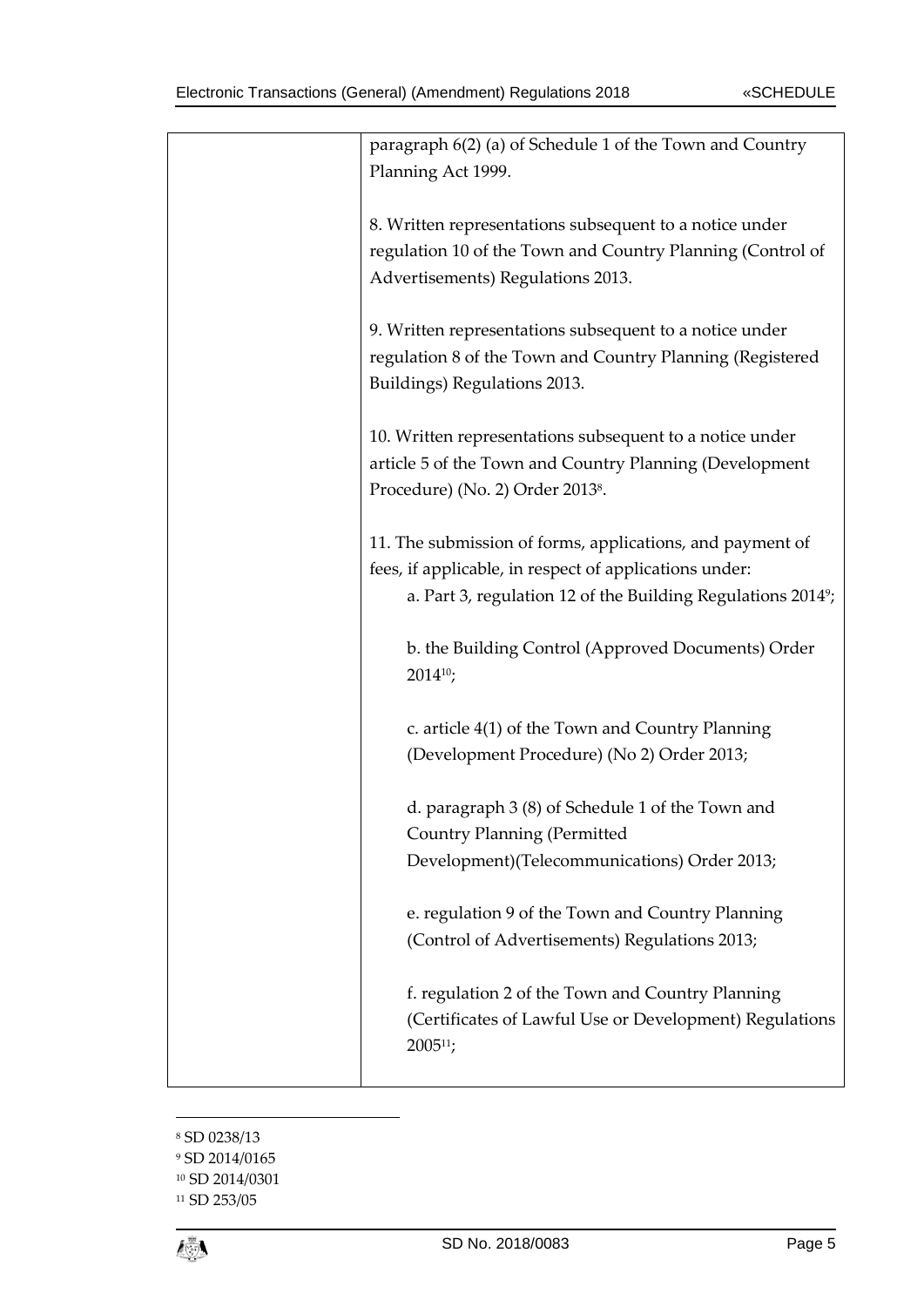|                | g. regulation 7 of the Town and Country Planning              |
|----------------|---------------------------------------------------------------|
|                | (Registered Buildings) Regulations 2013;                      |
|                |                                                               |
|                | h. section 27 of the Building Control Act 1991.               |
| Department of  | A. Highway Services Division                                  |
| Infrastructure |                                                               |
|                | 1. The payment of vehicle duty, with effect from the coming   |
|                | into force of these Regulations.                              |
|                |                                                               |
|                | 2. The submission of forms, applications and payment of fees  |
|                | if applicable, in respect of -                                |
|                | a. the registration of a vehicle;                             |
|                | b. change of vehicle ownership;                               |
|                | c. exporting a vehicle;                                       |
|                | d. the purchase of registration numbers including             |
|                | cherished numbers;                                            |
|                | e. change of vehicle particulars;                             |
|                | f. the request for duplicate documents;                       |
|                | g. a vehicle test;                                            |
|                | h. a vehicle licence;                                         |
|                | i. a declaration of a vehicle being kept off-road;            |
|                | j. a declaration regarding the end of life of a vehicle       |
|                | or scrapping a vehicle;                                       |
|                | k. trade licences,                                            |
|                |                                                               |
|                | as prescribed by the Licensing and Registration of Vehicles   |
|                | Act 1985 and Regulations under that Act.                      |
|                |                                                               |
|                | 3. The submission of forms, applications and payment of fees, |
|                | if applicable, in respect of:                                 |
|                |                                                               |
|                | a. a driving licence;                                         |
|                | b. provisional driving licence;                               |
|                | c. driving test or theory and hazard perception test;         |
|                | d. notification of a medical condition;                       |
|                | e. supply of additional information regarding driving         |
|                | licence.                                                      |
|                |                                                               |
|                | 4. Notification by the Registrar to the Department of         |
|                | Infrastructure of an order of a court under Part II           |

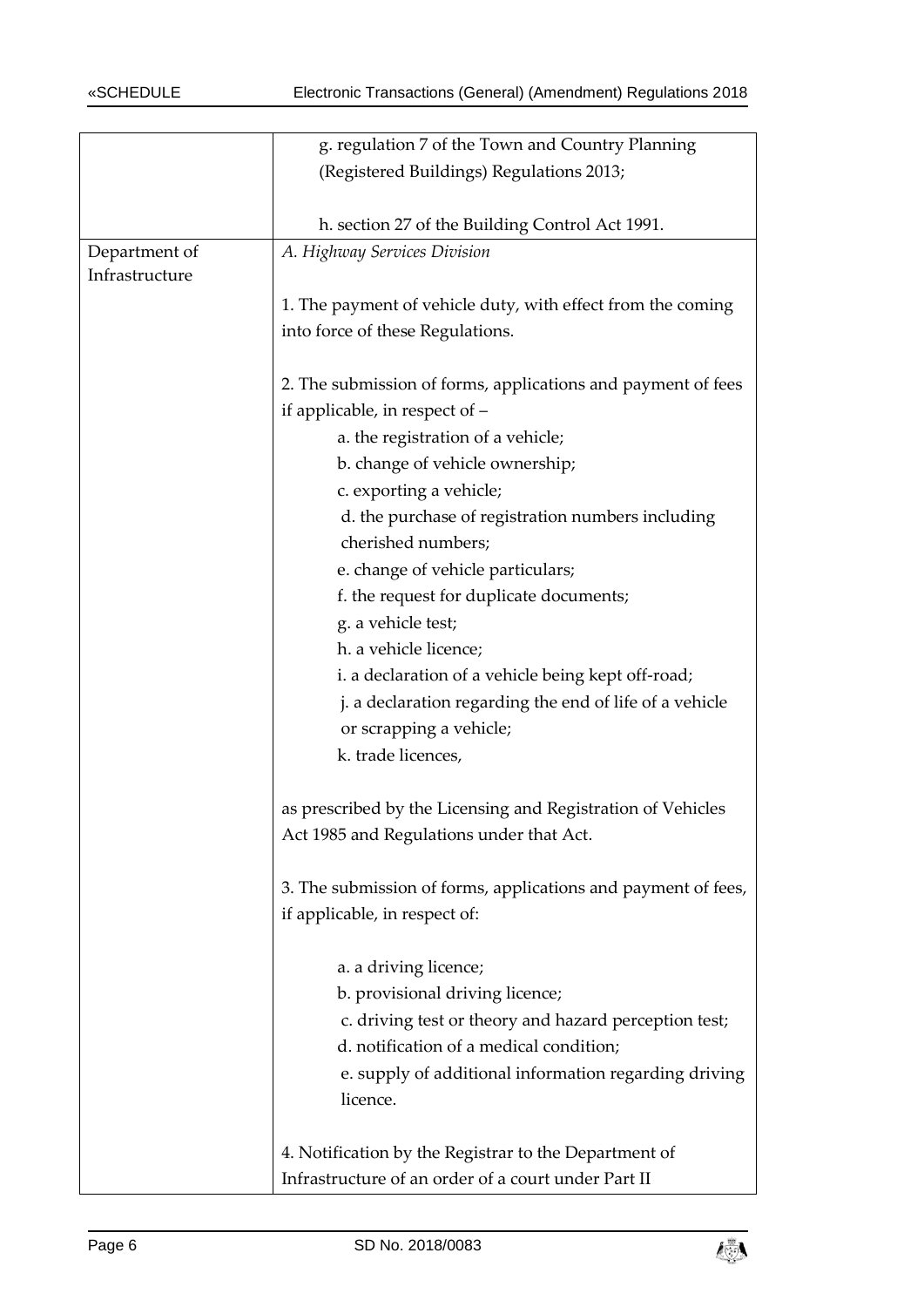| (disqualification and endorsement of driving licences) of     |
|---------------------------------------------------------------|
| Schedule 3 to the Road Traffic Act 1985.                      |
|                                                               |
| 5. The submission of forms, applications and payment of fees, |
| if applicable, in respect of -                                |
|                                                               |
| a. an Approved Driving Instructor licence;                    |
| b. trainee instructor licence;                                |
|                                                               |
| c. duplicate licence;                                         |
| d. test to become an Approved Driving Instructor;             |
| e. notification of a medical condition;                       |
| f. notification of change of address or contact details;      |
| g. supply of additional information regarding driving         |
| licence;                                                      |
| h. renewal of Approved Driving Instructor licence,            |
|                                                               |
| under Schedule 4 of the Road Traffic Act 1985 and the Motor   |
| Cars (Driving Instructors) Regulations 2007 <sup>12</sup> .   |
|                                                               |
| 6. The submission of forms, applications and payment of fees, |
| if applicable, in respect of -                                |
|                                                               |
| a. Compulsory Basic Training Instructor's licence;            |
| b. trainee instructor licence;                                |
|                                                               |
| c. duplicate licence;                                         |
| d. test to become a Compulsory Basic Training                 |
| Instructor;                                                   |
| e. notification of medical condition;                         |
| f. notification of change of address or contact details;      |
| g. supply of additional information regarding driving         |
| licence;                                                      |
| h. renewal of Compulsory Basic Training licence,              |
|                                                               |
| under Schedule 3 of the Road Traffic Act 1985 and the Motor   |
| Bicycles (Approved Training Courses for Drivers)              |
| Regulations 2002 <sup>13</sup> .                              |
|                                                               |
| 7. The submission of forms, applications, appeals or          |
|                                                               |

<sup>12</sup> SD 242/07 <sup>13</sup> SD 665/02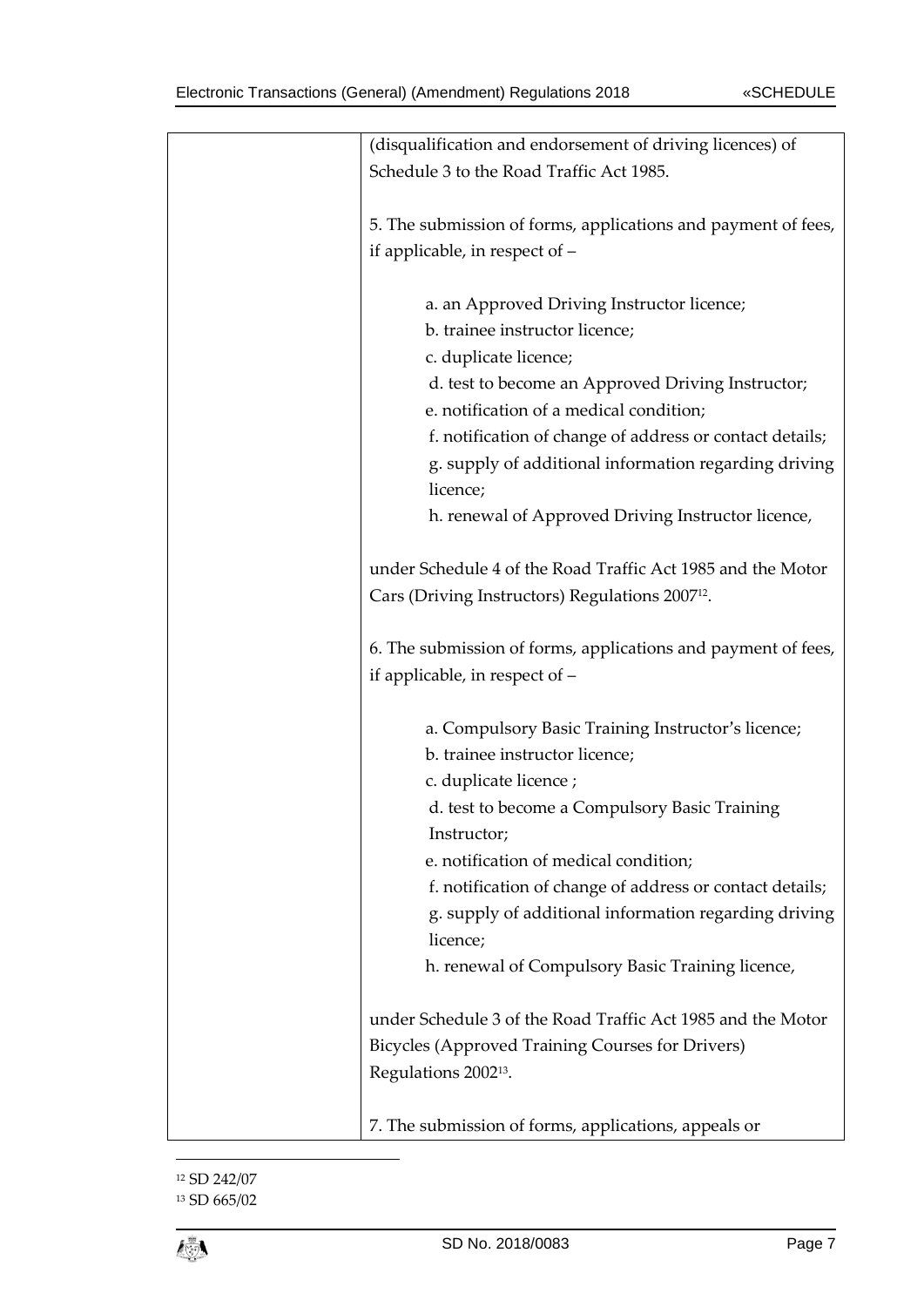| payments in respect of fixed penalty offences issued under<br>Schedule 5A or s33 or s33A of the Road Traffic Regulation<br>Act 1985.                                                            |
|-------------------------------------------------------------------------------------------------------------------------------------------------------------------------------------------------|
| 8. The issue of parking permits.                                                                                                                                                                |
| 9. The receipt of applications and fees for parking permits<br>under the Road Traffic Regulation Act 1985 Section 14(3) (b)<br>and $39(1)$ .                                                    |
| 10. The submission of forms, applications, appeals or<br>payment in respect of -                                                                                                                |
| a. fixed penalty offences issued by the Department;<br>b. car parking or excess charges specified,                                                                                              |
| under the Road Traffic Regulation Act 1985.                                                                                                                                                     |
| <b>B.</b> Ports Division                                                                                                                                                                        |
| The submission of payments for invoices issued in<br>1.<br>respect of car parking charges or excess charges specified<br>under provisions contained in the Road Traffic Regulation<br>Act 1985. |
| 2. Notification of changes in details of a pleasure craft and its<br>owner under regulations made under the Harbours Act 2010.                                                                  |
| 3. Declaration of the particulars and security status of a vessel<br>in advance of its arrival in accordance with the International<br>Ship and Port Security Code 2004 (ISPS).                 |
| 4. The submission of forms, applications and payment of<br>harbour dues under the -                                                                                                             |
| a. Harbour Dues (Fishing Vessels, Work Boats and<br>Construction Barges) Regulations 2016 <sup>14</sup> ;<br>b. Harbour Dues (Merchant Vessels) Regulations                                     |

-



<sup>14</sup> SD 2016/0057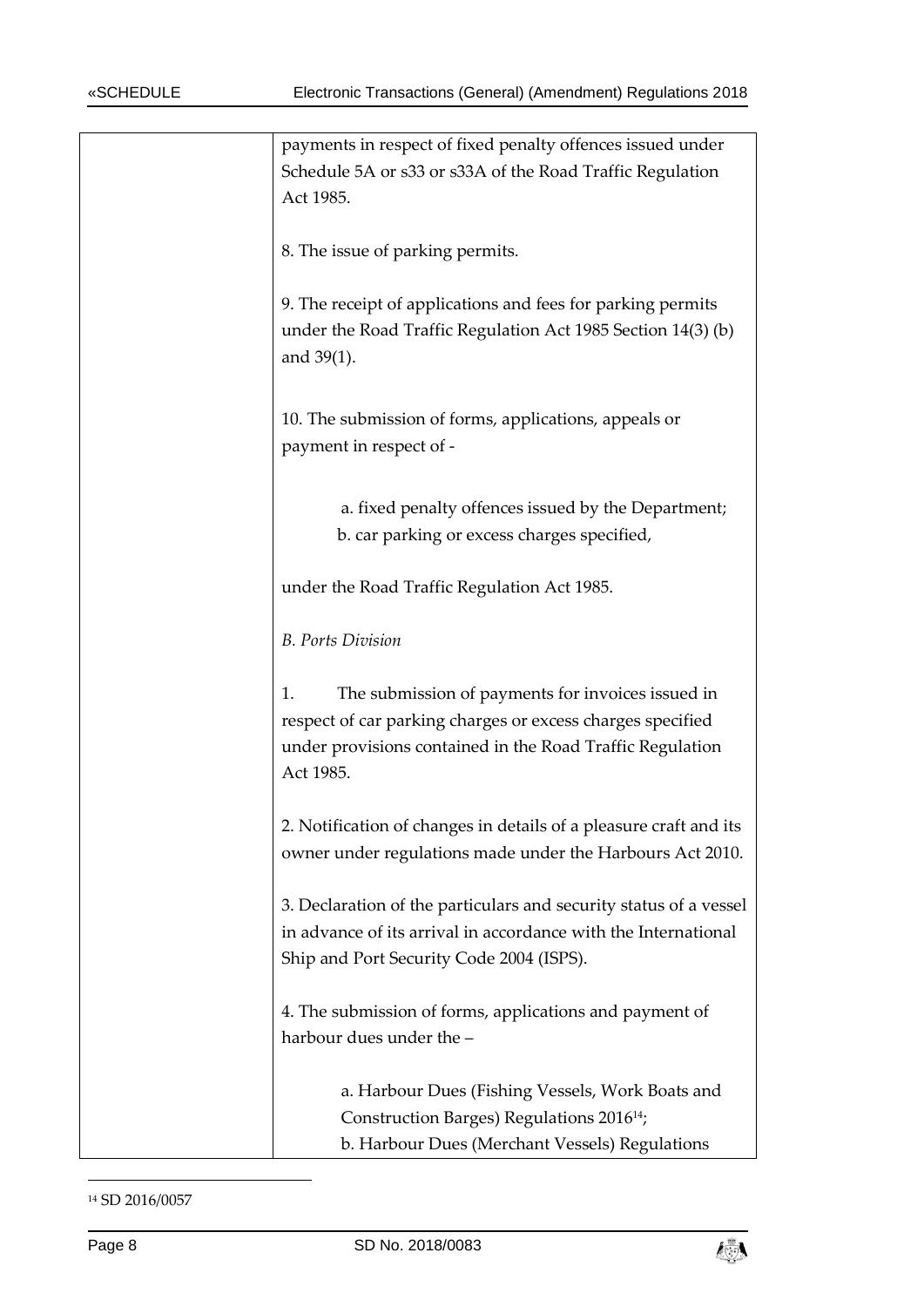|                        | $2016^{15}$ ;                                                     |
|------------------------|-------------------------------------------------------------------|
|                        | c. Harbour Dues (Pleasure Vessels, Large                          |
|                        | Commercial Yachts and Tall Ships) Regulations                     |
|                        | 2016 <sup>16</sup> .                                              |
|                        |                                                                   |
|                        | 5. The submission of forms, applications and payment of fees      |
|                        | if applicable, in respect of -                                    |
|                        |                                                                   |
|                        | a. amenity use of a harbour;                                      |
|                        | b. pontoon berth;                                                 |
|                        | c. storage,                                                       |
|                        |                                                                   |
|                        | under the provisions of the Harbours Act 2010.                    |
|                        |                                                                   |
|                        | 6. The submission of a form or application in respect of an       |
|                        | application for authorisation under the Submarine Cables Act      |
|                        | 2003.                                                             |
|                        |                                                                   |
|                        | 7. The submission of a form or application in respect of a        |
|                        | wreck under the Wreck and Salvage (Ships and Aircraft) Act        |
|                        | 1979.                                                             |
|                        |                                                                   |
|                        | 8. The submission of a form or application in respect of          |
|                        | deposits at sea under the Water Pollution Act 1993.               |
|                        |                                                                   |
|                        | <b>Estates Shared Services</b>                                    |
|                        |                                                                   |
|                        | 1. The submission of payments for invoices issued in respect      |
|                        | $of -$                                                            |
|                        |                                                                   |
|                        | a. car parking charges or excess charges specified                |
|                        | under provisions contained in the Road Traffic                    |
|                        | Regulation Act 1985;                                              |
|                        | b. Drumgold Street, Douglas (Car Park) Order 2013 <sup>17</sup> ; |
|                        | c. Chester Street, Douglas (Car Park) Order 2013 <sup>18</sup> .  |
|                        |                                                                   |
| Financial Intelligence | The submission, to a constable or customs officer serving (in     |

<sup>15</sup> SD 2016/0058

<sup>16</sup> SD 2016/0056

<sup>17</sup> SD 0093/2013

<sup>18</sup> SD 0091/2013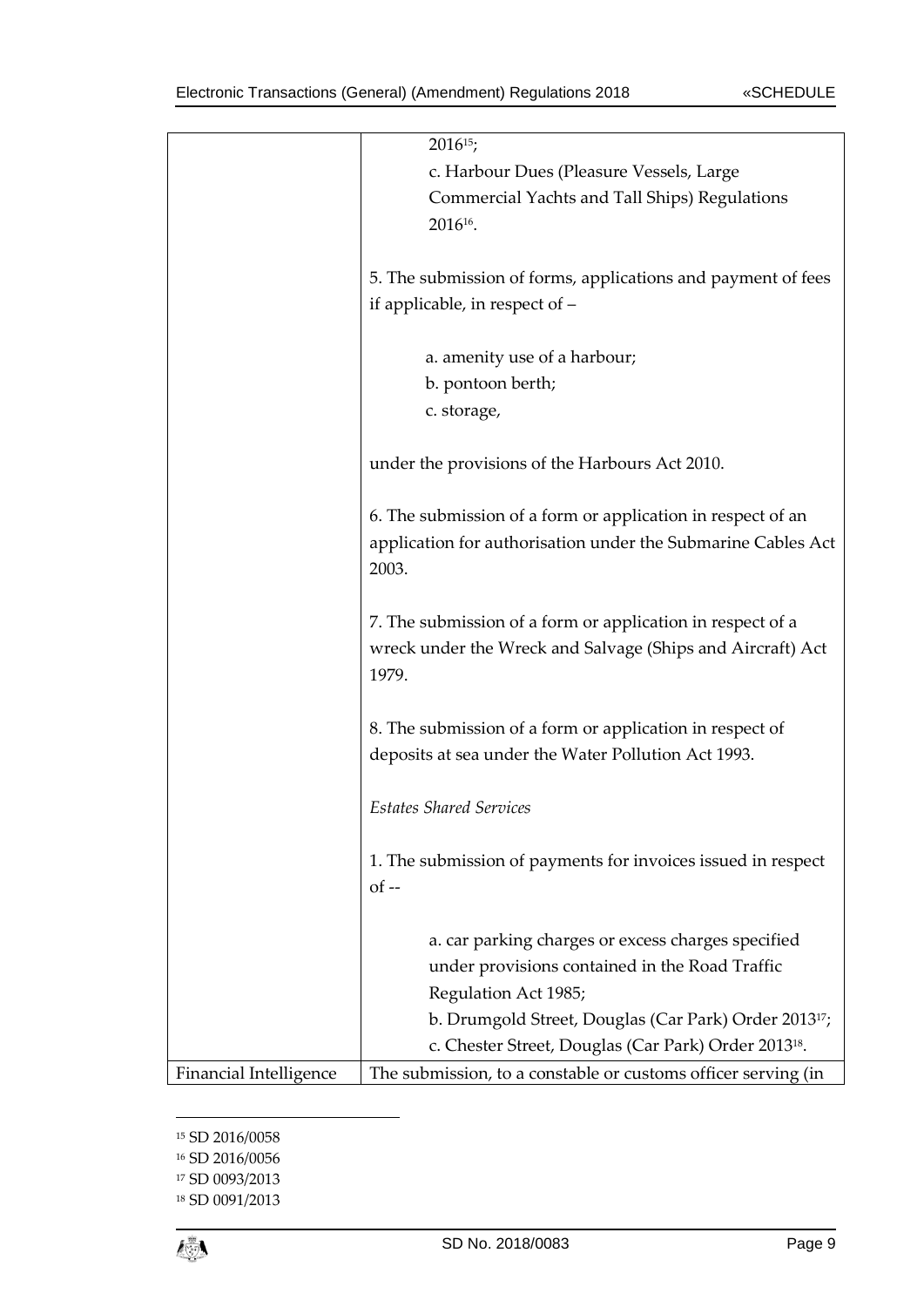| Unit                                        | either case) with the Financial Intelligence Unit of the Isle of<br>Man Constabulary, of a disclosure under sections 142, 143,<br>144 or 154 of the Proceeds of Crime Act 2008 in the form and<br>manner prescribed in an order made under section 155 of<br>that Act. |
|---------------------------------------------|------------------------------------------------------------------------------------------------------------------------------------------------------------------------------------------------------------------------------------------------------------------------|
| <b>General Registry</b>                     | Submission of applications and supporting documents under<br>the Land Registration Act 1982 and the Land Registry Rules<br>2000 <sup>19</sup> .                                                                                                                        |
| Isle of Man Financial<br>Services Authority | 1. The submission of an auditor's report under section<br>17(1) of the Financial Services Act 2008.                                                                                                                                                                    |
|                                             | The submission of notifications under the<br>2.<br>requirements of the Financial Services Rule Book<br>2016 <sup>20</sup> .                                                                                                                                            |
|                                             | The submission of comments on exceptions under<br>3.<br>Rule 5.14(4) of the Financial Services Rule Book 2016.                                                                                                                                                         |
|                                             | 4. The submission of notifications under paragraph<br>5.6(1)(ii) of the Schedule to the Financial Services<br>(Exemptions) Regulations 2011 <sup>21</sup> .                                                                                                            |
|                                             | The submission of notifications under section $6(1)$ of<br>5.<br>the Collective Investment Schemes Act 2008.                                                                                                                                                           |
|                                             | The withdrawal of an application for authorisation<br>6.<br>under paragraph 1(6) of Schedule 1 to the Collective<br><b>Investment Schemes Act 2008.</b>                                                                                                                |
|                                             | The submission of notifications of changes to<br>authorised schemes under paragraphs 3(1) and 3(3) of<br>Schedule 1 to the Collective Investment Schemes Act<br>2008.                                                                                                  |
|                                             | A written notice of the proposed appointment of a<br>8.<br>manager of a full international scheme under<br>paragraph 2(12) of Schedule 2 to the Collective<br>Investment Schemes Act 2008.                                                                             |
|                                             | The submission of notifications of changes to full<br>9.<br>international schemes under paragraphs 3(1), 3(2) and<br>3(4) of Schedule 2 to the Collective Investment                                                                                                   |

<sup>19</sup> SD 588/00

-

<sup>20</sup> SD 2016/0264



<sup>21</sup> SD 0885/11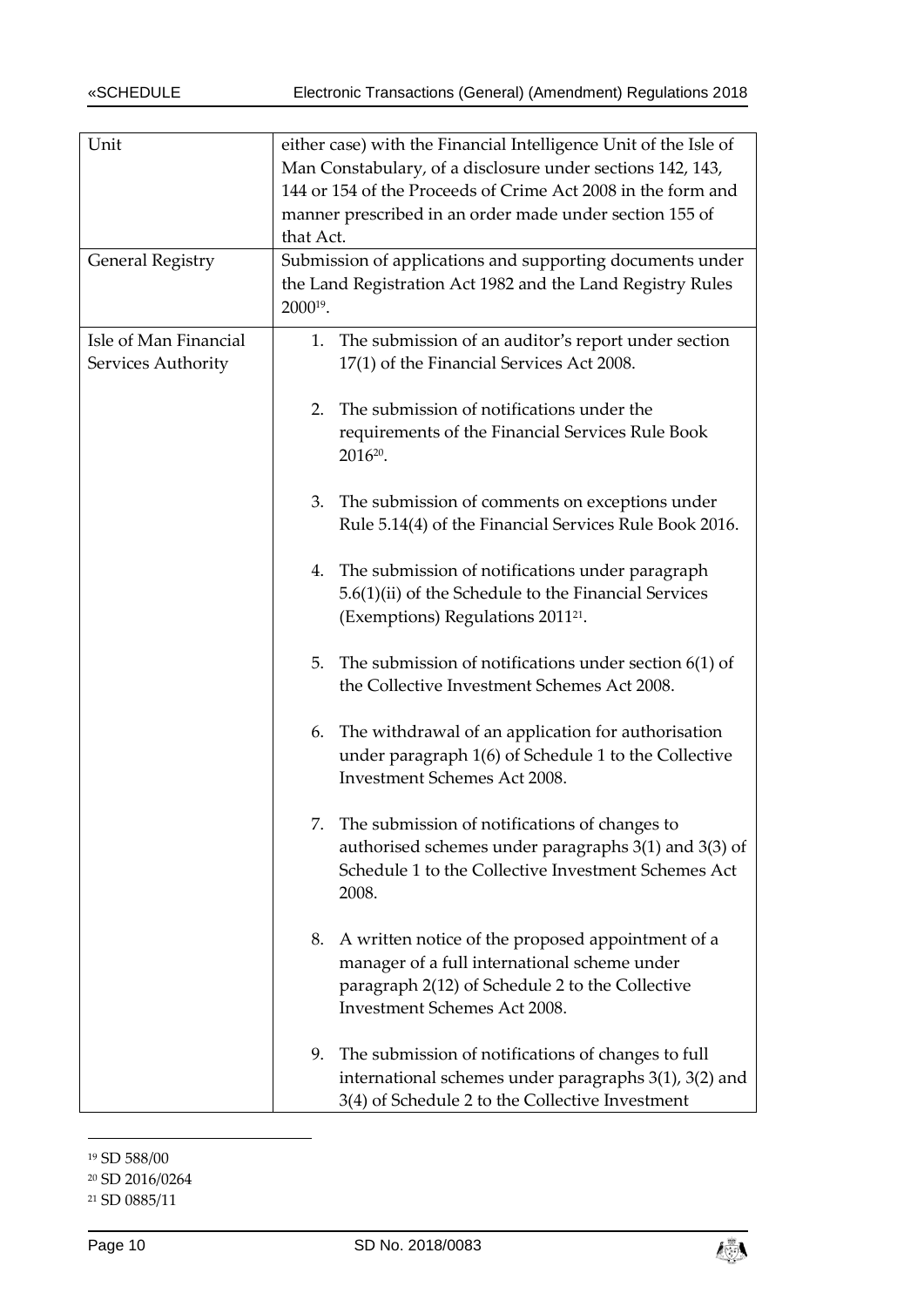| Schemes Act 2008.                                                                                                                                                             |
|-------------------------------------------------------------------------------------------------------------------------------------------------------------------------------|
| 10. The submission of notifications of a scheme's<br>establishment under paragraph 4(5) of Schedule 2 to<br>the Collective Investment Schemes Act 2008.                       |
| 11. The submission of notifications of changes to other<br>international schemes under paragraph 5(1) of<br>Schedule 2 to the Collective Investment Schemes Act<br>2008.      |
| 12. A written notice that scheme wishes to be recognised<br>under paragraph 1(4) of Schedule 4 to the Collective<br>Investment Schemes Act 2008.                              |
| 13. The submission of notifications under paragraph 3(1)<br>of Schedule 4 to the Collective Investment Schemes<br>Act 2008.                                                   |
| 14. The submission of notifications under regulations<br>12(1), 13(1), 13(2) and 22(5) of the Collective<br><b>Investment Schemes (Regulated Fund) Regulations</b><br>201722. |
| 15. The submission of notifications under regulations $6(1)$<br>and 8(1) and (2) of the Collective Investment Schemes<br>(Qualifying Fund) Regulations 2010 <sup>23</sup> .   |
| 16. The submission of notifications under regulations 6<br>and 9(1) of the Collective Investment Schemes<br>(Specialist Fund) Regulations 2010 <sup>24</sup> .                |
| 17. The submission of documents under regulation 6 of<br>the Collective Investment Schemes (Recognised<br>Schemes) Regulations 2015 <sup>25</sup> .                           |
| 18. The submission of offering documents under<br>regulation 12 of the Collective Investment Schemes<br>(Recognised Schemes) Regulations 2015.                                |

 2017/0261 SD 163/10 SD 162/10 SD 2015/0404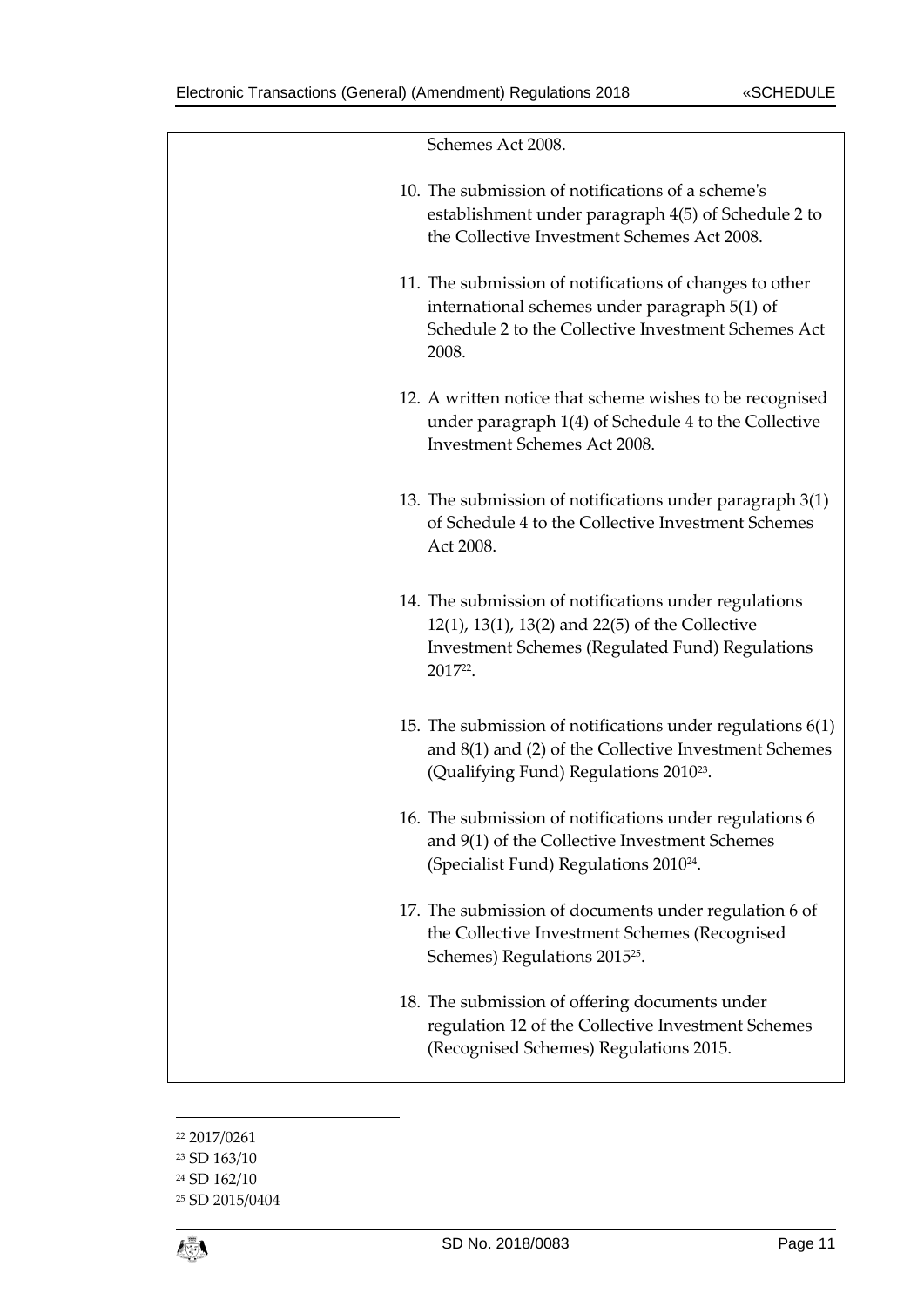| 19. The submission of under regulation 4 of the<br>Collective Investment Schemes (Recognised Schemes<br>from Designated Countries or Territories)<br>(Notification) Regulations 2010 <sup>26</sup> . |
|------------------------------------------------------------------------------------------------------------------------------------------------------------------------------------------------------|
| 20. The submission of notifications under regulation 23 of<br>the Collective Investment Schemes (Experienced<br>Investor Fund) Regulations 2010 <sup>27</sup> .                                      |
| 21. The submission of notifications under the<br>requirements of the Authorised Collective Investment<br>Schemes Regulations 2010 <sup>28</sup> .                                                    |
| 22. The submission of notifications under the<br>requirements of the Register of Recognised Auditor<br>Regulations 2010 <sup>29</sup> .                                                              |
| 23. The submission of reports and notifications under the<br>requirements of the Public Oversight of Recognised<br>Auditor Regulations 2010 <sup>30</sup> .                                          |
| 24. Written representations under section 5(2) of the<br>Retirement Benefits Schemes Act 2000.                                                                                                       |
| 25. The submission of notifications under section 18(A1),<br>$(1)$ , $(2)$ and $(4)$ of the Retirement Benefits Schemes Act<br>2000.                                                                 |
| 26. The submission of notifications under section 21(4) of<br>the Retirement Benefits Schemes Act 2000.                                                                                              |
| 27. Written representations under section 22(5) of the<br>Retirement Benefits Schemes Act 2000.                                                                                                      |
| 28. The submission of reports under section 41(1) of the<br>Retirement Benefits Schemes Act 2000.                                                                                                    |
|                                                                                                                                                                                                      |

<sup>26</sup> SD 167/10

-

<sup>27</sup> SD 164/10

<sup>28</sup> SD 682/10

<sup>29</sup> SD 07/10

<sup>30</sup> SD 08/10

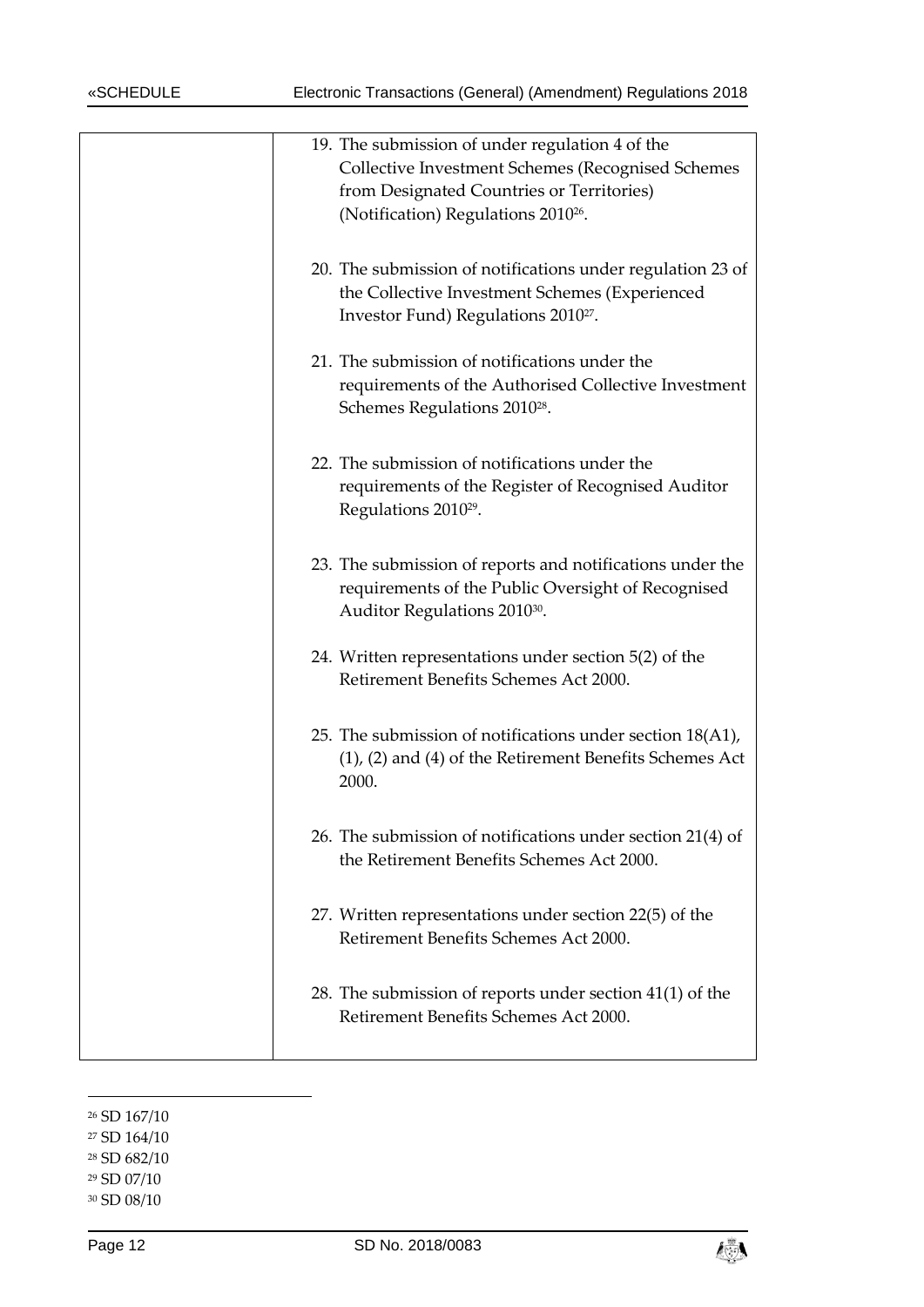|                             | 29. The submission of confirmations under regulation<br>5(1) of the Retirement Benefits Schemes (Recognised<br>Schemes) Regulations 2004 <sup>31</sup> .                                         |
|-----------------------------|--------------------------------------------------------------------------------------------------------------------------------------------------------------------------------------------------|
|                             | 30. The submission of statements and declarations under<br>regulation 7(6) of the Retirement Benefits Schemes<br>(Domestic Schemes) (General Administration)<br>Regulations 2004 <sup>32</sup> . |
|                             | 31. The submission of statements and declarations under<br>regulation 7(6) of the Retirement Benefits Schemes<br>(International Schemes) Regulations 2001 <sup>33</sup> .                        |
|                             | 32. The submission of notifications under regulation $8(4)$<br>and (6) of the Retirement Benefits Schemes (Permitted<br>Schemes) Regulations 2004 <sup>34</sup> .                                |
|                             | 33. Written representations under regulation 10(6) of the<br>Retirement Benefits Schemes (Permitted Schemes)<br>Regulations 2004.                                                                |
|                             | 34. Written requests under regulation 5(1) of the<br>Retirement Benefits Schemes (General Register)<br>Regulations 2004 <sup>35</sup> .                                                          |
|                             | 35. The submission of notifications under section $8(6)$ of<br>the Designated Businesses (Registration and<br>Oversight) Act 2015.                                                               |
| Isle of Man<br>Information  | 1. Notification by data controllers under Part 3 of the Data<br>Protection Act 2002.                                                                                                             |
| Commissioner                | 2. Complaints under the Data Protection Act 2002.                                                                                                                                                |
|                             | 3. Complaints under the Freedom of Information Act 2015.                                                                                                                                         |
| Manx Utilities<br>Authority | Submission of a preliminary enquiry form and<br>1.<br>supporting documents relating to a new supply or the<br>modification of an existing supply of electricity to a<br>property.                |

<sup>31</sup> SD 590/04

1

- <sup>32</sup> SD 589/04
- <sup>33</sup> SD 645/01
- <sup>34</sup> SD 593/04
- <sup>35</sup> SD 595/04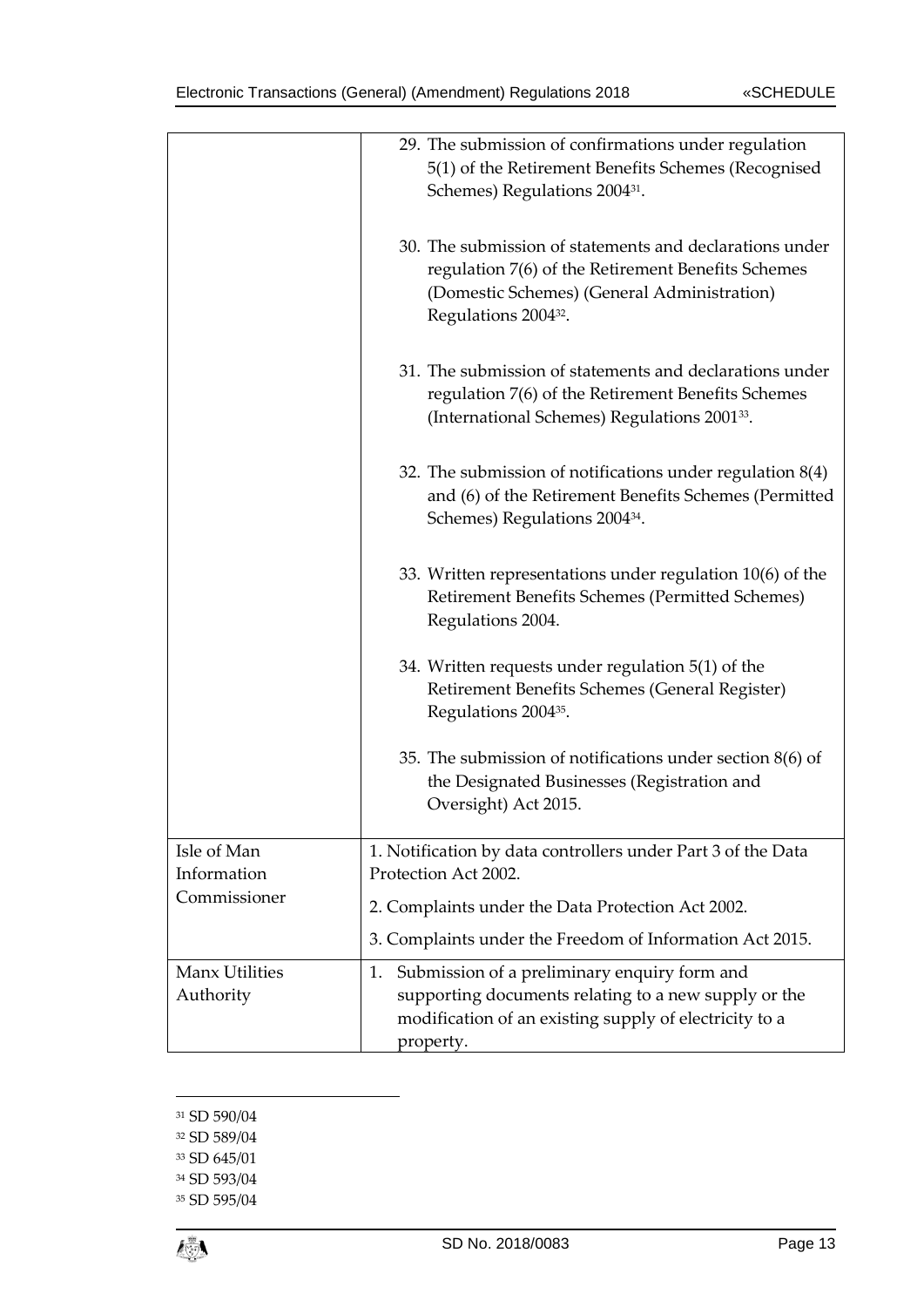|          | Payment of charges for the supply of electricity.<br>2.                                                                                                             |
|----------|---------------------------------------------------------------------------------------------------------------------------------------------------------------------|
|          | Enquiries or complaints relating to charges for the supply<br>3.                                                                                                    |
|          | of electricity.                                                                                                                                                     |
| Treasury | <b>Customs and Excise Division</b>                                                                                                                                  |
|          | The submission of a Value Added Tax return and the<br>1.<br>receipt of payments in respect of value added tax, with<br>effect from 30 April 2007.                   |
|          | The submission of an EC Sales List (ESL) detailing<br>2.<br>where a business registered for Value Added Tax in<br>the Island -                                      |
|          | a. makes supplies of goods to businesses registered<br>for Value Added Tax in a member State;                                                                       |
|          | b. transfers its own goods to a member State;                                                                                                                       |
|          | c. is the intermediary in triangular transactions<br>between businesses registered for Value Added<br>Tax; and/or                                                   |
|          | d. supplies services to businesses in member States<br>where those businesses are required to account for<br>Value Added Tax under the reverse charge<br>procedure, |
|          | from 1 January 2010.                                                                                                                                                |
|          | 3. Notification by a business registered for Value Added<br>Tax of variations to details of a contact person and<br>postal address of the business.                 |
|          | 4. Submission of excise warehousing returns W1, W5 and<br>W6 and W5D and W6D deferment statements.                                                                  |
|          | Submission of HO5 RDCO returns by registered<br>5.<br>dealers in controlled oil.                                                                                    |
|          | 6. Submission of declarations required under Part VA of<br>the Customs and Excise Management Act 1986 from a<br>person intending to enter or depart the Island with |